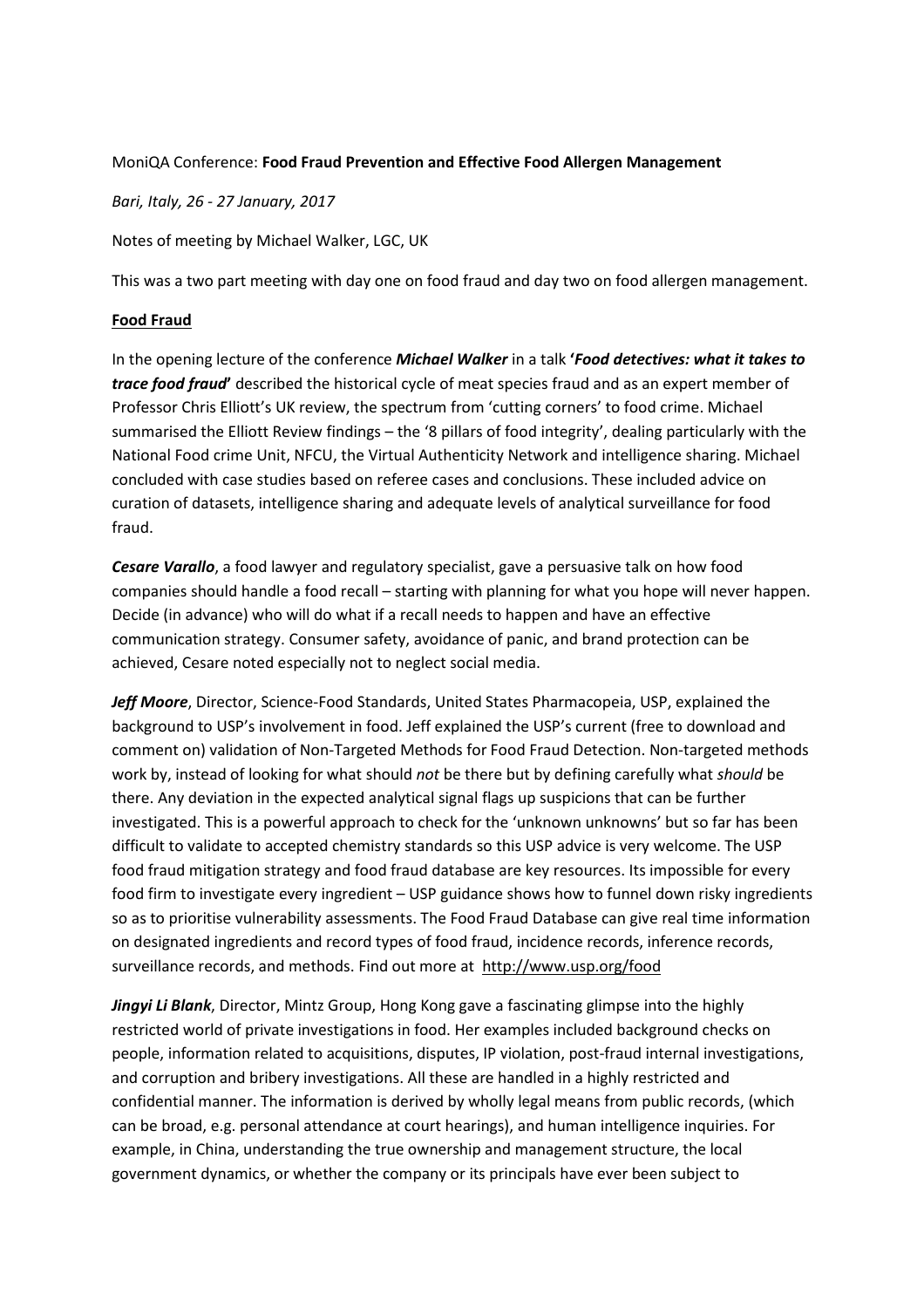corruption or litigation issues, have been key to helping clients understand the profile of an important partner.

*Alain Maquet*, of the Joint Research Centre (JRC), European Commission gave an overview of targeted single/multiple marker approaches (IRMS) and fingerprint type of methods,( -omics and IR). Alain showed organic wheat can be differentiated from conventionally grown wheat by transcriptomics although more samples will be needed to enhance the predictive ability of the technique. Untargeted metabolomics were successful in classifying organic v's conventionally grown carrots.

*Marco Arlorio*, Università del Piemonte Orientale "A. Avogadro", Italy, made the point in a talk on post-analysis data processing of untargeted methods that untargeted = big data – so what post analytical steps need taken? His solutions included data fusion by mathematical algorithms better to describe the phenomenon, along with 'deep analytics', and artificial intelligence – artificial neural networks, although these must be trained by large numbers of samples. Once again the problems of lack of reference standards raised its head.

*Bert Popping* formerly Eurofins, now teamed with Carmen Diaz-Amigo in their own consultancy firm compared the food frauds uncovered by Fredrick Accum ('*Death in the pot*') 200 years ago with modern frauds, many in the same product categories such as olive oil. He emphasised considerations of mass balance in detecting fraud and looked at the information to be derived from consumer product buying patterns and, without using the term, discussed 'the consumer as analyst' affirming the findings of our own horizon scanning in this regard.

*Richard Cantrill*, Chief Science Officer, American Oil Chemists' Society (AOCS), gave a good generic answer to the question 'What is your favourite olive oil? - "one I can taste before I buy". If you can't rely on that, exacting olive oil specifications have been developed together with elaborate analytical approaches. The International Olive Council has devised approaches to verify authenticity by relying on multiple approaches to oil chemistry designed to limit the possibilities of adulteration with other common seed oils.

*Professor Tullia Gallina Toschi*, University of Bologna, Coordinator of the OLEUM Project descried its aims to better guarantee olive oil quality and authenticity by empowering the detection and fostering the prevention of olive oil fraud. Over four years, the project will develop, with the widest range of stakeholders, new methods and carefully revise existing analytical methods for detection of frauds in different categories of olive oil. It will establish a wide community of laboratories and institutions involved in quality control (OLEUM Network) and by storing and sharing relevant data and results (OLEUM Databank). OLEUM has identified gaps – in legislation and regulatory, analytical approaches, harmonisation and coordination, and consumer and market confidence – and wants to address these and enhance competitiveness of European olive oil sector. But there are many global control labs using all the existing methods so it is best to adapt what we have and improve it to make existing methods more effective and efficient. OLEUM is still in its first few months.

*Michal Godula*, Thermo Fisher, Italy, described resolving food authenticity challenges using advanced isotopic ratio analysis using Orbitrap high resolution mass spectrometry.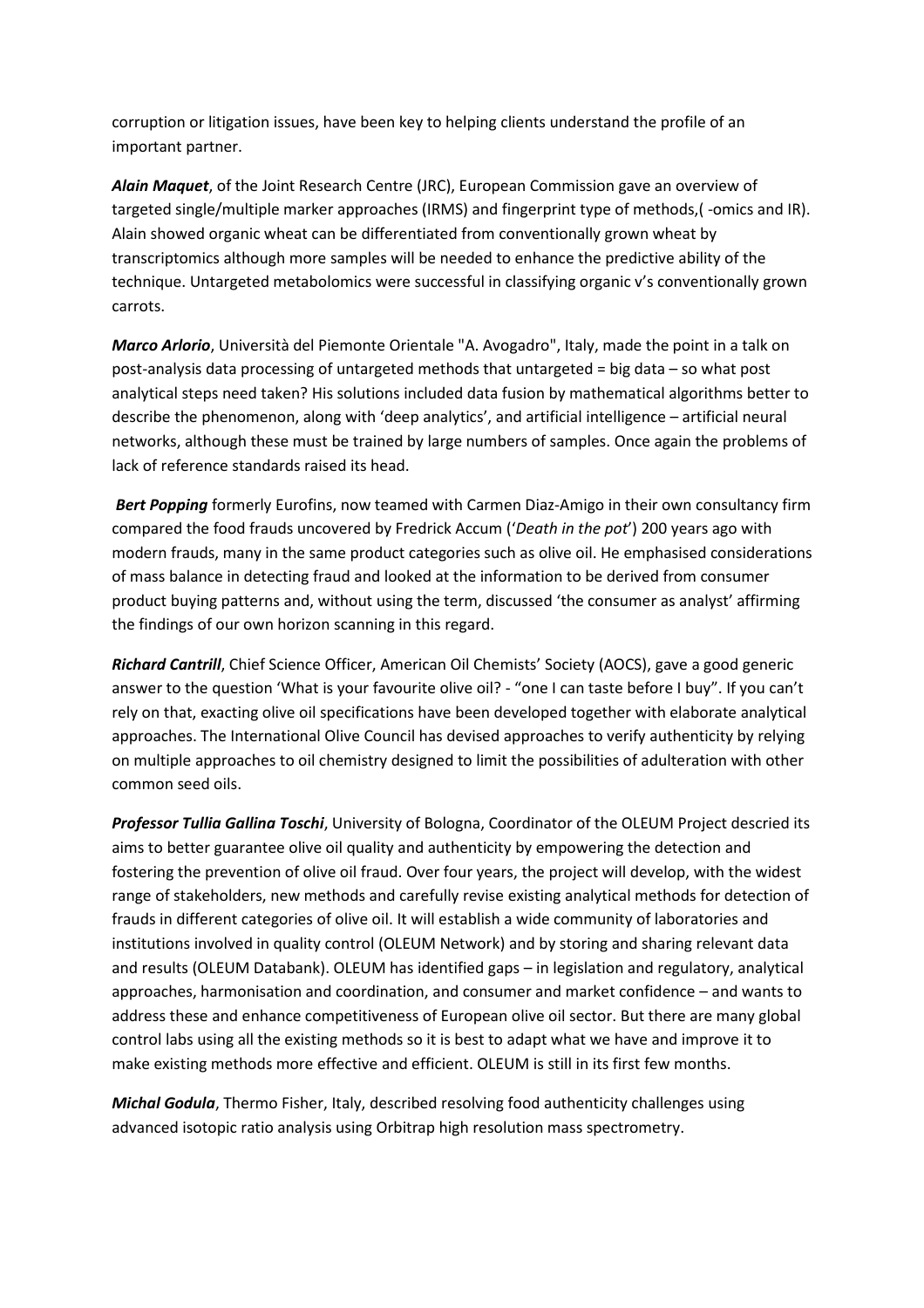*David Psomiadis*, Imprint Analytics, Austria, described developments in food authenticity testing by stable isotope analysis, a service provided by Imprint Analytics.

*Valeria Terzi*, Genomics Research Centre, CREA-GPG, Fiorenzuola d'Arda, Italy, discussed DNA markers, digital PCR and NGS to secure authenticity (e.g. Durum wheat) and safety (e.g. mycotoxins) in the small grain cereals sector.

*Kezban Candogan*, Department of Food Engineering, Ankara University, Turkey, spoke on the species identification of raw meat mixtures Using Fourier Transform Infrared Spectroscopy.

## **Food Allergen Management**

*Professor Clare Mills*, University of Manchester, Coordinator of the iFAAM Project, UK opened the second day of the MoniQA International Symposium in Bari. In Clare's wide ranging review of the development of risk assessment in food allergy the highlight for me was the new data generated in iFAAM broadening the evidence base to support threshold doses and evidence-based action levels for allergens in foods. This has the potential to yield a risk assessment. Secondly Clare re-emphasised the need for better analytical methods and reference materials for food allergens.

*Professor Samuel Godefroy*, (Laval University, Canada, and Queen's University Belfast) spoke on risk assessment and the regulatory perspective, echoing calls for better analysis. Prof. Godefroy welcomed application of deterministic risk assessments for incident evaluation but also the moves within iFAAM towards a more probabilistic risk assessment which will be of wider application in better management (and reduction of) precautionary allergen labelling. But he cautioned that harmonised international guidance is needed to make a level playing field for regulators and a more predictable environment for industry.

*Professor Luigi Macchia*, University of Bari, gave a fascinating talk on the local clinical food allergy prevalence in the Puglia region.

Prof Clare Mills presented data from *Dr Audrey DunnGalvin* of Cork on the iFAAM labelling survey to help us to understand more about how those living with food allergy assess risk when making decisions based on precautionary allergen ("may contain") labelling. These data will be key in creating conditions in which food labelling is truly useful for, and more importantly, *used by* consumers with food allergies.

*Luca Bucchini*, Hylobates, Italy, gave a detailed analysis of the iFAAM database of food allergen recalls, calling for more harmonisation of how regulators deal with and report recalls.

*Robin Sherlock*, DTS FACTA, Australia, walked us through the Allergen Bureau VITAL 2.0, showing how industry benefits from food allergen management support tools. Robin, who was an Allergen Bureau Board member from the start of this excellent programme noted that analysis plays only a small part of the spectrum of Allergen Bureau allergen management and risk assessment tools. But the benefits of good analysis include monitoring incoming ingredients, investigating, validating and verifying cleaning and problem solving and troubleshooting, especially with any problematic equipment on the manufacturing line.

*Daniel Imhof*, Head Official Food Control Authority Brunnen, Switzerland explained how Switzerland set a value of 1 g/kg (0.1 %) which triggers allergen labelling, even if the allergen is not intentionally added but has inadvertently entered the finished product. The legislation has not set a limit, but a 'mark' by which the food industry should be aware of unintentional contamination in the context of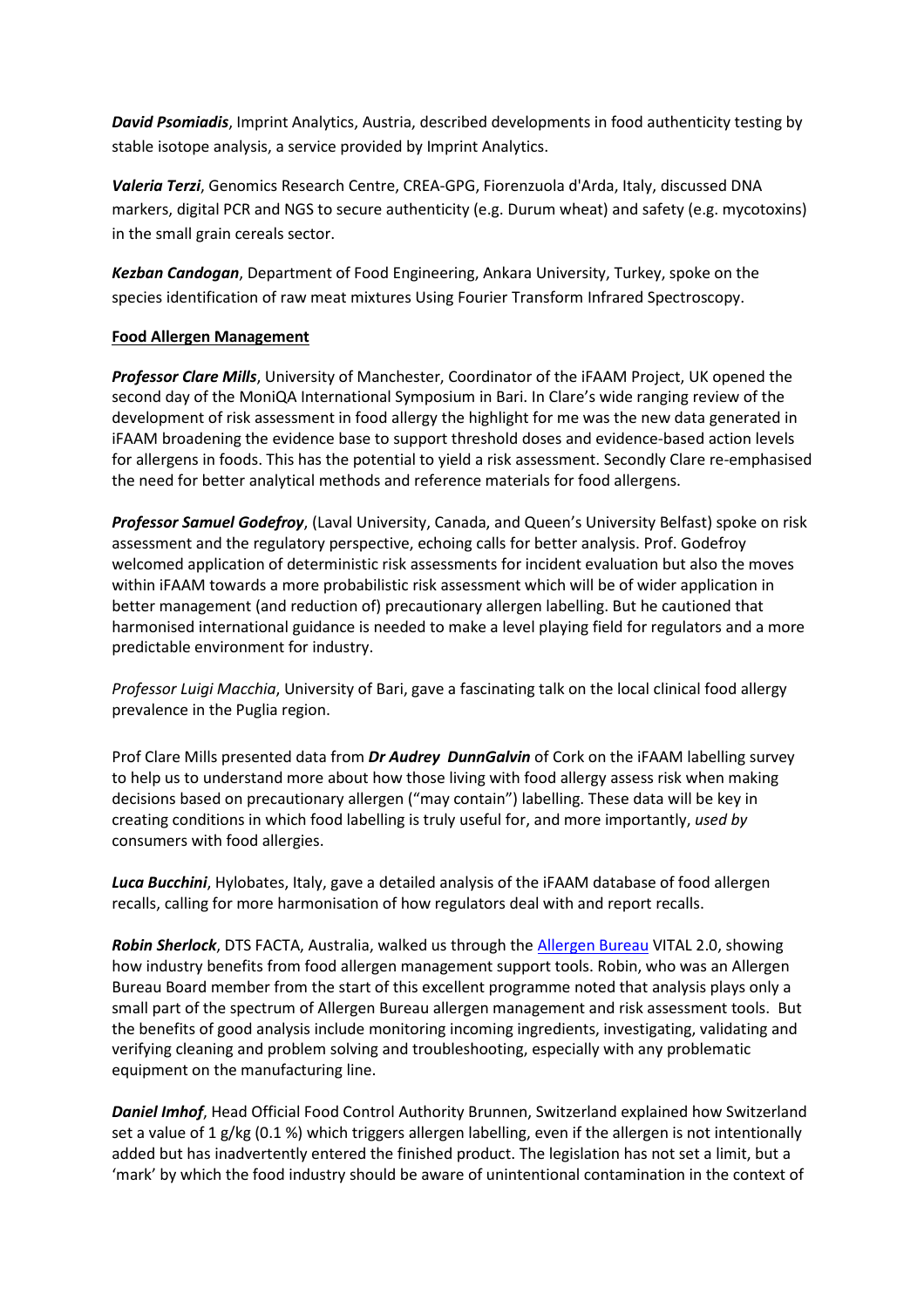their own product control and allergen management. In 2006 Allergie Suisse SA also defined a maximum value (50 mg/kg) for allergens, as an analytical detection limit and assess and publish complying products. Of the approximately 400 certified products so far, this value was not been exceeded. Hence the 1 g/kg (0.1 %), set up 20 years ago, is in effect superseded since the food industry seems to be operating at in-house limits much below this and below the 50 mg/kg Allergie Suisse limit.

My own talk, immediately after lunch seemed to go down well, and I hope my recommendations on how to report allergen results are well received and put into practice. The take away message was: **Reporting the results of allergen analysis; A report should state:** 

- Method of analysis
- Result: *[X] mg/kg as Y*,
	- where [X] is the best estimate of the concentration of allergen found by analysis of the sample received after in-laboratory homogenisation, extraction and analysis by a validated method, and
	- Y is EITHER the allergen protein OR the name of the food.
- **But if the whole food is the reporting basis the conversion factor from allergen protein to whole food must be given**.
- Conversion factors should be agreed with literature references to the typical protein contents of (at least) Annex II allergens. Adding the N to protein factor would be useful.
- *As a matter of routine the basis of data as allergen or (preferably) allergen protein should be specified every time a datum is given in a method or report. ….. Until it appears to be ad nauseam*

Walker M & Rogers A, Romer Academy 2016 I also put in a slide asking for expressions of interest about a Marie Curie fellowship at LGC on allergen protein measurement by exact matching IDMS.

*Prof. Melanie Downs*, - Food Allergy Research & Resource Program, FARRP University of Nebraska-Lincoln, walked us through the FARRP development and validation of effective food allergen control plans.

*Dr Linda Monaci*, ISPA-CNR, Italy, gave a comprehensive and technically thorough review of the current literature and advances made in methods for food allergen analysis. Linda especially focused on tandem MS methods capable of detecting multiple allergens at the same time within a single run.

*Ronald Niemeijer*, R-Biopharm, Germany reviewed rapid methods in food allergen management.

*Dr. Roland Poms*, Secretary General/CEO, MoniQA discussed food allergen reference materials and their impact on more reliable analytical results. MoniQA has liaised with the EU funded project iFAAM, the Prolamin Working Group and Australia's Vital concept group. The first validated Reference Materials for Food Allergen Analysis were presented at the latest AOAC Annual Meeting 2016 in Dallas, Texas, USA. The first set of materials includes testing materials for milk allergen analysis comprising a Positive Control (SMP-MQA 092014, characterized dried skim milk powder), Negative Control (BLANK-MQA 082015, based on a gluten free cookie), and two Incurred Materials: LOW-MQA 092016 (SMP incurred in gluten free cookies, milled, concentration approx. 5 ppm) and HIGH-MQA 082016 (SMP incurred in gluten free cookies, milled, concentration approx. 50 ppm). A new gluten material is in preparation which is based on an extensively characterized wheat flour able to be employed for protein, peptide, DNA, and potentially other markers to be analysed. The reference material for gluten-free analysis will be available as incurred materials at concentrations of 0, 5, 10 and 100 mg/kg gluten in a baked product. Other food allergen reference materials (egg and soy) are in preparation.